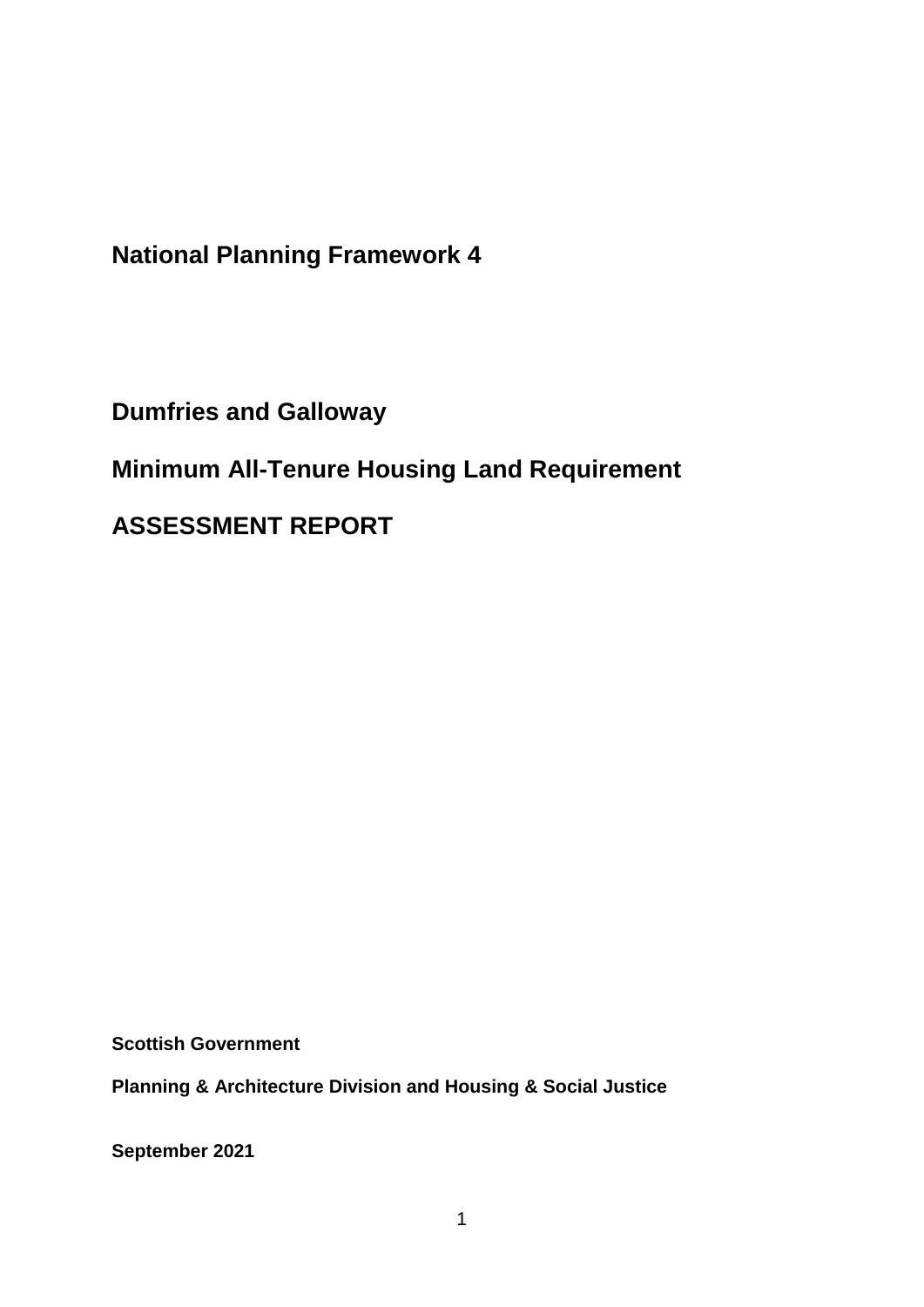| <b>CORE OUTPUTS ASSESSMENT</b> |                                                                                                                                                                                                                                                                                                                                                                                                                                                                                                                                                         |  |  |  |  |
|--------------------------------|---------------------------------------------------------------------------------------------------------------------------------------------------------------------------------------------------------------------------------------------------------------------------------------------------------------------------------------------------------------------------------------------------------------------------------------------------------------------------------------------------------------------------------------------------------|--|--|--|--|
| 1                              | <b>Locally Adjusted Estimate</b>                                                                                                                                                                                                                                                                                                                                                                                                                                                                                                                        |  |  |  |  |
|                                | <b>Initial</b><br>Locally<br><b>Adjusted</b><br><b>Default</b><br><b>Estimate</b><br><b>Estimate</b>                                                                                                                                                                                                                                                                                                                                                                                                                                                    |  |  |  |  |
|                                | <b>Dumfries and Galloway</b><br>4,250<br>400                                                                                                                                                                                                                                                                                                                                                                                                                                                                                                            |  |  |  |  |
|                                | The locally adjusted estimate is primarily driven by household projections.                                                                                                                                                                                                                                                                                                                                                                                                                                                                             |  |  |  |  |
|                                | The Council suggest that the initial default estimate of 400 units does not align<br>with national and regional policy aspirations to significantly invest in the South<br>of Scotland, to re-populate rural areas and they ignore past completions data.                                                                                                                                                                                                                                                                                               |  |  |  |  |
|                                | Consideration is given to past completions in that National Records of Scotland<br>indicate 2,966 completed units using NB1/NB2 (Housing statistics quarterly<br>update: new housebuilding and affordable housing supply - gov.scot<br>(www.gov.scot). The Council also refer to their Housing Land Audit (HLA)<br>which indicates there has been 3,851 completions over the same period $-$<br>2010 to 2019. A difference of 855 units.                                                                                                                |  |  |  |  |
|                                | The locally adjusted estimate proposed is 4,250 units.                                                                                                                                                                                                                                                                                                                                                                                                                                                                                                  |  |  |  |  |
| $\overline{2}$                 | <b>Household Projections (Newly-Forming Households)</b>                                                                                                                                                                                                                                                                                                                                                                                                                                                                                                 |  |  |  |  |
|                                | The Council has proposed an alternative household projection as they<br>anticipate an increasing trajectory for household projections from 2022 to<br>2037.                                                                                                                                                                                                                                                                                                                                                                                             |  |  |  |  |
|                                | The alternative projection was initially based on the National Records of<br>Scotland (NRS) 2018-based principal variant. The method then added the<br>HLA completions at 2017/18 (257) to each subsequent year of the projections.                                                                                                                                                                                                                                                                                                                     |  |  |  |  |
|                                | The Council sets out the policy drivers as to why they chose to adjust the<br>household projection upwards including:                                                                                                                                                                                                                                                                                                                                                                                                                                   |  |  |  |  |
|                                | to reflect HLA anticipated site programming<br>$\bullet$<br>to reflect the ambition for affordable homes set out in Housing 2040 and<br>$\bullet$<br>the commitment to the Council's affordable housing planning<br>assumption of £106 million for the next 5 years<br>to reflect the ambitions for economic growth in the Borderland's<br>$\bullet$<br>Inclusive Growth Deal and South of Scotland Enterprise's draft Regional<br>Economic Strategy, which has been aligned with the Indicative Regional<br>Spatial Strategy for the South of Scotland |  |  |  |  |

 $\sqrt{ }$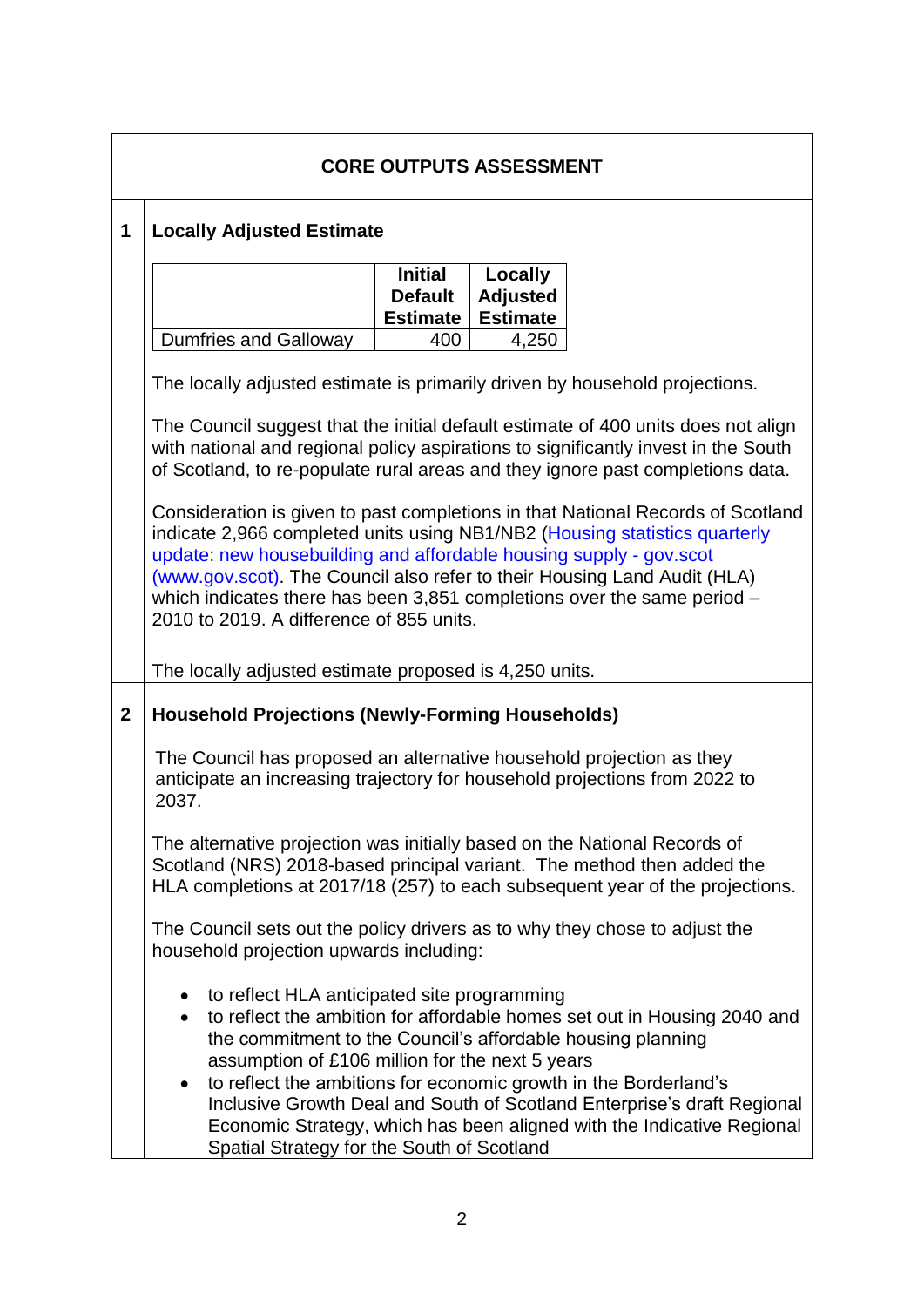|   | to reflect a possible future trend in home-working as set out in A               |  |  |  |  |
|---|----------------------------------------------------------------------------------|--|--|--|--|
|   | Scotland for the Future and as a possible impact of COVID-19                     |  |  |  |  |
|   | to reflect the growing recognition of the strategic importance of the            |  |  |  |  |
|   | region post-Brexit, owing to its proximity and connections with Northern         |  |  |  |  |
|   | Ireland                                                                          |  |  |  |  |
|   | to reflect the aim of stemming rural depopulation as set out in the NPF4         |  |  |  |  |
|   | <b>Position Statement</b>                                                        |  |  |  |  |
|   |                                                                                  |  |  |  |  |
|   | A supplementary submission from the Council indicates an updated preference      |  |  |  |  |
|   | to use the NRS high migration variant and build on this by applying a gradually  |  |  |  |  |
|   | increasing percentage.                                                           |  |  |  |  |
|   |                                                                                  |  |  |  |  |
|   | 0.2% increases between 2023-2025                                                 |  |  |  |  |
|   | 0.3% increases between 2026-2028<br>$\bullet$                                    |  |  |  |  |
|   | 0.4% increases between 2029-2031<br>$\bullet$                                    |  |  |  |  |
|   | 0.5% increases between 2032-2034<br>$\bullet$                                    |  |  |  |  |
|   | 0.6% increases between 2025-2037<br>$\bullet$                                    |  |  |  |  |
|   |                                                                                  |  |  |  |  |
|   | This is to reflect the long term impact the policy drivers noted above will have |  |  |  |  |
|   | on household formation rates. The Council note that this results in a more       |  |  |  |  |
|   | accurate minimum figure, using a household projection of 2,804.                  |  |  |  |  |
|   |                                                                                  |  |  |  |  |
|   |                                                                                  |  |  |  |  |
|   |                                                                                  |  |  |  |  |
|   | <b>Housing Projection: Default Compared to Adjusted Estimates</b>                |  |  |  |  |
|   | <b>Default</b><br><b>Adjusted</b>                                                |  |  |  |  |
|   | <b>Dumfries and Galloway</b><br>50<br>2,800                                      |  |  |  |  |
|   |                                                                                  |  |  |  |  |
| 3 | <b>Existing Housing Need</b>                                                     |  |  |  |  |
|   |                                                                                  |  |  |  |  |
|   | <b>Existing Housing Need: Default Compared to Adjusted Estimates</b>             |  |  |  |  |
|   | <b>Default</b><br><b>Adjusted</b>                                                |  |  |  |  |
|   | <b>Dumfries and Galloway</b><br>250<br>700                                       |  |  |  |  |
|   |                                                                                  |  |  |  |  |
|   | The Council propose an alternative existing housing need figures comprising      |  |  |  |  |
|   | the following elements:                                                          |  |  |  |  |
|   |                                                                                  |  |  |  |  |
|   | Households in Temporary Accommodation (181)<br>٠                                 |  |  |  |  |
|   | Overcrowded households from the region's Common Housing<br>$\bullet$             |  |  |  |  |
|   | Register waiting list (transfers excluded) (476)                                 |  |  |  |  |
|   | Households with adults with complex needs requiring an additional<br>٠           |  |  |  |  |
|   | unit of housing (63)                                                             |  |  |  |  |
|   |                                                                                  |  |  |  |  |
|   |                                                                                  |  |  |  |  |
| 4 | <b>Flexibility Allowance</b>                                                     |  |  |  |  |
|   |                                                                                  |  |  |  |  |
|   | The Council use the rural 30% flexibility.                                       |  |  |  |  |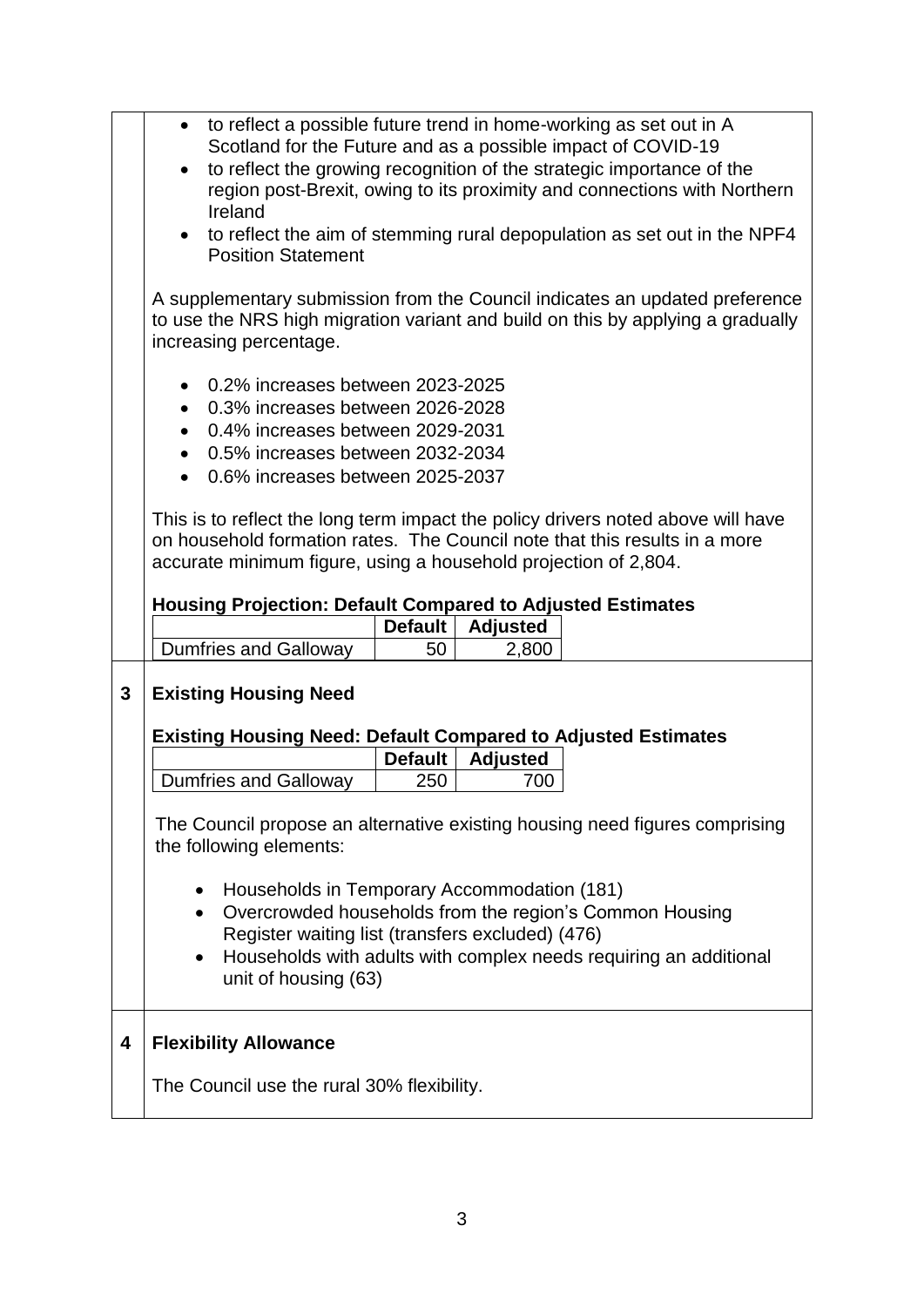| <b>CORE PROCESSES ASSESSMENT</b> |                                                                                                                                                                                                                                              |  |
|----------------------------------|----------------------------------------------------------------------------------------------------------------------------------------------------------------------------------------------------------------------------------------------|--|
| 1                                | Using the Response Template and Excel Calculator                                                                                                                                                                                             |  |
|                                  | The Response Template has been used to make the case for change, word<br>limits are not exceeded and its completion is correct. A copy of the adjusted<br>Excel Calculator has been provided.                                                |  |
| $\mathbf{2}$                     | <b>Housing Market Partnership and Stakeholders Involvement</b>                                                                                                                                                                               |  |
|                                  | Dumfries and Galloway HMP is made up of Loreburn Housing Association,<br>Cunninghame Housing Association, Dumfries and Galloway Housing<br>Partnership, Dumfries and Galloway Council - Homeless, Integrated Joint<br>Board and Story Homes. |  |
|                                  | The response indicate that the HMP took into account the region's ageing<br>population and support for living independently, as well as the influence of net<br>zero carbon policy.                                                          |  |
|                                  | The HMP agreed the adjusted estimate.                                                                                                                                                                                                        |  |
|                                  | South of Scotland Enterprise (SoSE) were consulted in respect of the initial<br>default estimate for Dumfries and Galloway and Scottish Borders. Their letter<br>of support for the locally adjusted estimate was received and noted.        |  |
| 3                                | Joint Housing and Planning Senior Official Sign-Off                                                                                                                                                                                          |  |
|                                  | Appropriate senior officers from Council have signed-off the submissions.                                                                                                                                                                    |  |
| 4                                | <b>Statistical Evidence</b>                                                                                                                                                                                                                  |  |
|                                  | The Council has used some robust sources of statistical evidence to support<br>their case including:                                                                                                                                         |  |
|                                  | NRS, 2018-based household projection (principal)<br>Scottish Government estimate of homeless households in temporary<br>accommodation.                                                                                                       |  |
|                                  | They have also used some in-house sources of data.                                                                                                                                                                                           |  |
| 5                                | <b>Policy Evidence</b>                                                                                                                                                                                                                       |  |
|                                  | Dumfries and Galloway identify a series of policy drivers that influence housing<br>land requirement. These include:                                                                                                                         |  |